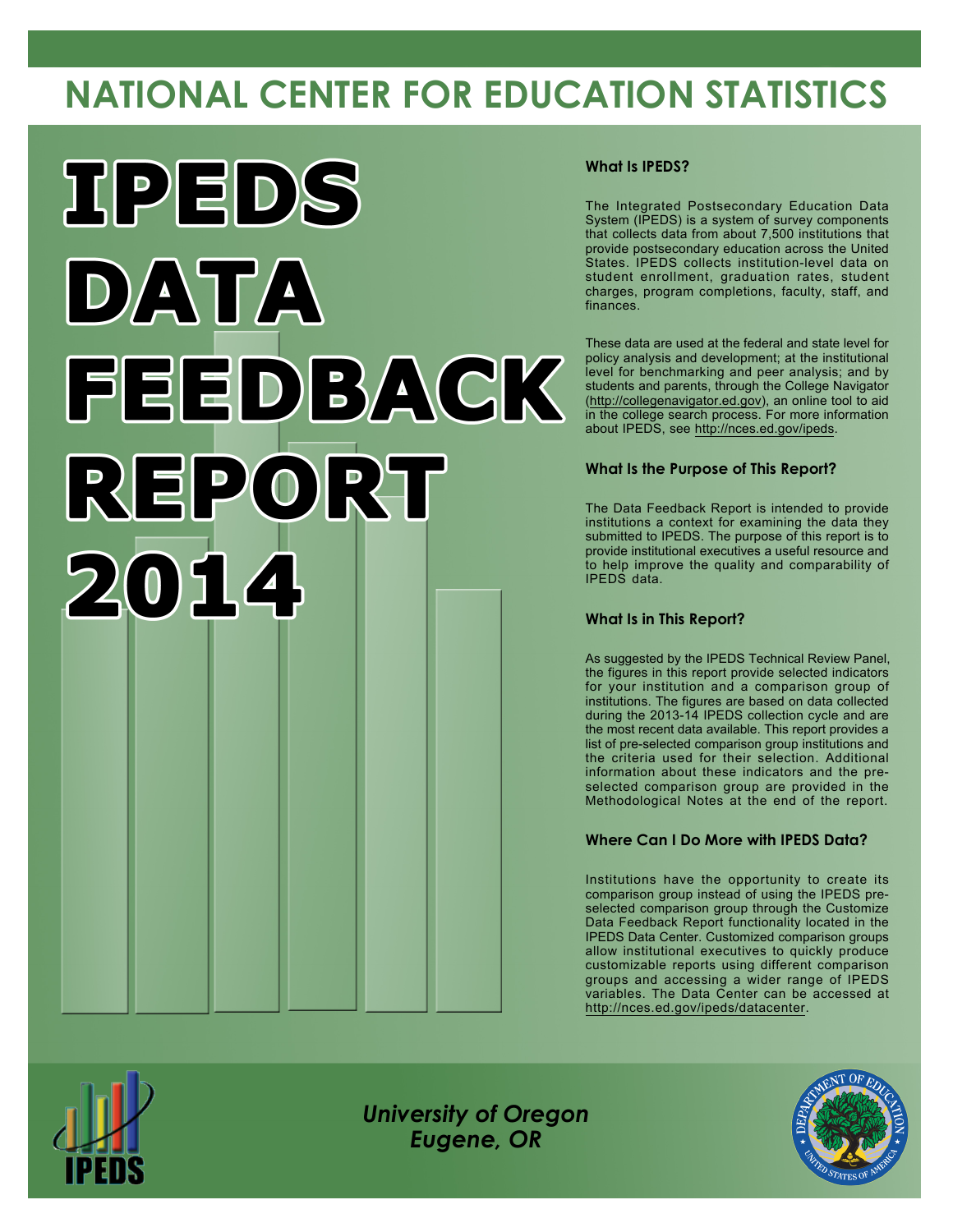# **COMPARISON GROUP**

Comparison group data are included to provide a context for interpreting your institution's statistics. If your institution did not define a Custom Comparison Group for this report by July 15, NCES selected a comparison group for you. (In this case, the characteristics used to define the comparison group appears below.) The Customize Data Feedback Report functionality on the IPEDS Data Center [\(http://nces.ed.gov/ipeds/datacenter/\)](http://nces.ed.gov/ipeds/datacenter/) can be used to reproduce the figures in this report using different peer groups.

The custom comparison group chosen by University of Oregon includes the following 8 institutions:

Indiana University-Bloomington (Bloomington, IN)

- University of California-Santa Barbara (Santa Barbara, CA)
- University of Colorado Boulder (Boulder, CO)

University of Iowa (Iowa City, IA)

- University of Michigan-Ann Arbor (Ann Arbor, MI)
- University of North Carolina at Chapel Hill (Chapel Hill, NC)
- University of Virginia-Main Campus (Charlottesville, VA)
- University of Washington-Seattle Campus (Seattle, WA)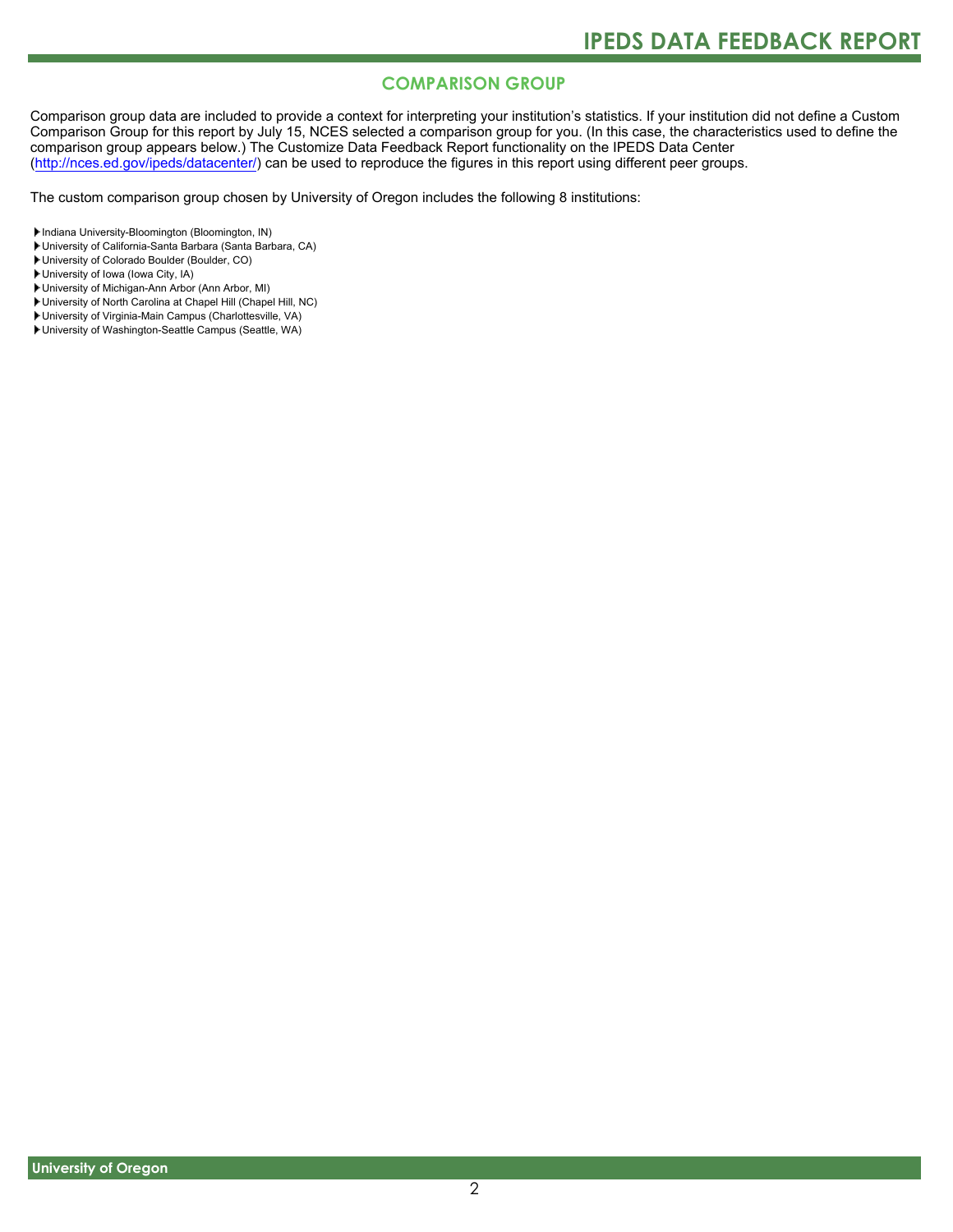



NOTE: For more information about disaggregation of data by race and ethnicity, see the Methodological Notes. Median values for the comparison group will not add to 100%. See "Use of Median Values for Comparison Group" for how median values are determined. N is the number of institutions in the comparison group. SOURCE: U.S. Department of Education, National Center for Education Statistics, Integrated Postsecondary Education Data System (IPEDS): Spring 2014, Fall Enrollment component.

#### **Figure 2. Unduplicated 12-month headcount of all students and of undergraduate students (2012-13), total FTE enrollment (2012-13), and full- and part-time fall enrollment (Fall 2013)**



NOTE: For details on calculating full-time equivalent (FTE) enrollment, see Calculating FTE in the Methodological Notes. Total headcount, FTE, and full- and part-time fall enrollment include both undergraduate and postbaccalaureate students, when applicable. N is the number of institutions in the comparison group.

SOURCE: U.S. Department of Education, National Center for Education Statistics, Integrated Postsecondary Education Data System (IPEDS): Fall 2013, 12-month Enrollment component and Spring 2014, Fall Enrollment component.

#### **Figure 3. Number of degrees awarded, by level: 2012-13**



NOTE: For additional information about postbaccalaureate degree levels, see the Methodology Notes. N is the number of institutions in the comparison group. SOURCE: U.S. Department of Education, National Center for Education Statistics, Integrated Postsecondary Education Data System (IPEDS): Fall 2013, Completions component.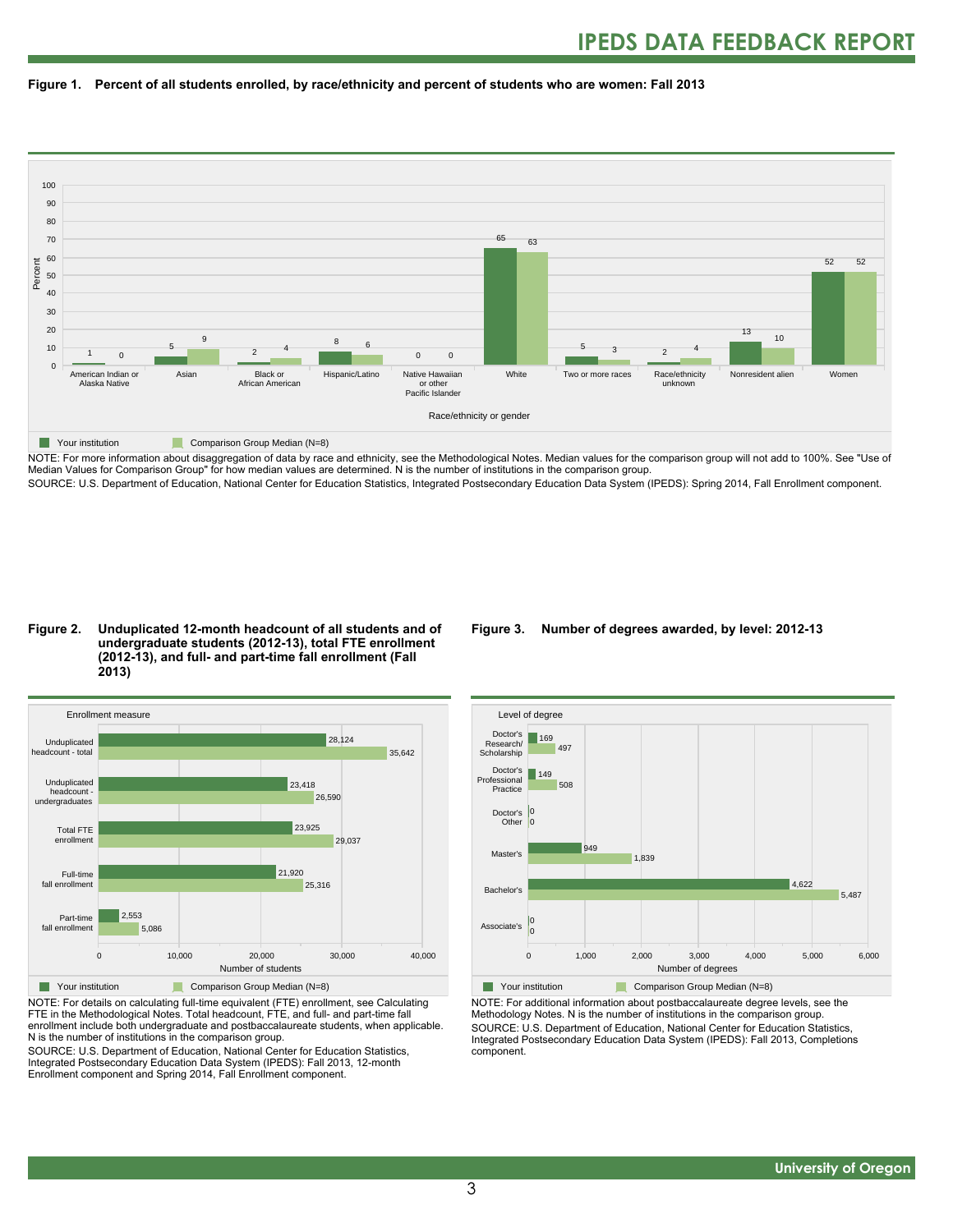# **IPEDS DATA FEEDBACK REPORT**

**Figure 4. Academic year tuition and required fees for full-time, first-time degree/certificate-seeking undergraduates: 2010-11 to 2013-14**



NOTE: The tuition and required fees shown here are the lowest reported from the categories of in-district, in-state, and out-of-state. N is the number of institutions in the comparison group.

SOURCE: U.S. Department of Education, National Center for Education Statistics, Integrated Postsecondary Education Data System (IPEDS): Fall 2013, Institutional Characteristics component.





NOTE: Average net price is for full-time, first-time degree/certificate-seeking undergraduate students and is generated by subtracting the average amount of federal, state/local government, and institutional grant and scholarship aid from the total cost of attendance. Total cost of attendance is the sum of published tuition and required fees, books and supplies, and the average room and board and other expenses. For details, see the Methodological Notes. N is the number of institutions in the comparison group. SOURCE: U.S. Department of Education, National Center for Education Statistics, Integrated Postsecondary Education Data System (IPEDS): Fall 2013, Institutional Characteristics component; Winter 2013-14, Student Financial Aid component.

**Figure 6. Percent of full-time, first-time degree/certificate-seeking undergraduate students who received grant or scholarship aid from the federal government, state/local government, or the institution, or loans, by type of aid: 2012-13**



NOTE: Any grant aid above includes grant or scholarship aid from the federal government, state/local government, or the institution. Federal grants includes Pell grants and other federal grants. Any loans includes federal loans and other loans to students. For details on how students are counted for financial aid reporting, see Cohort Determination in the Methodological Notes. N is the number of institutions in the comparison group. SOURCE: U.S. Department of Education, National Center for Education Statistics, Integrated Postsecondary Education Data System (IPEDS): Winter 2013-14, Student Financial Aid component.

#### **Figure 7. Average amounts of grant or scholarship aid from the federal government, state/local government, or the institution, or loans received, by full-time, first-time degree/certificate-seeking undergraduate students, by type of aid: 2012-13**



NOTE: Any grant aid above includes grant or scholarship aid from the federal government, state/local government, or the institution. Federal grants includes Pell grants and other federal grants. Any loans includes federal loans and other loans to students. Average amounts of aid were calculated by dividing the total aid awarded by the total number of recipients in each institution. N is the number of institutions in the comparison group. SOURCE: U.S. Department of Education, National Center for Education Statistics, Integrated Postsecondary Education Data System (IPEDS): Winter 2013-14, Student Financial Aid component.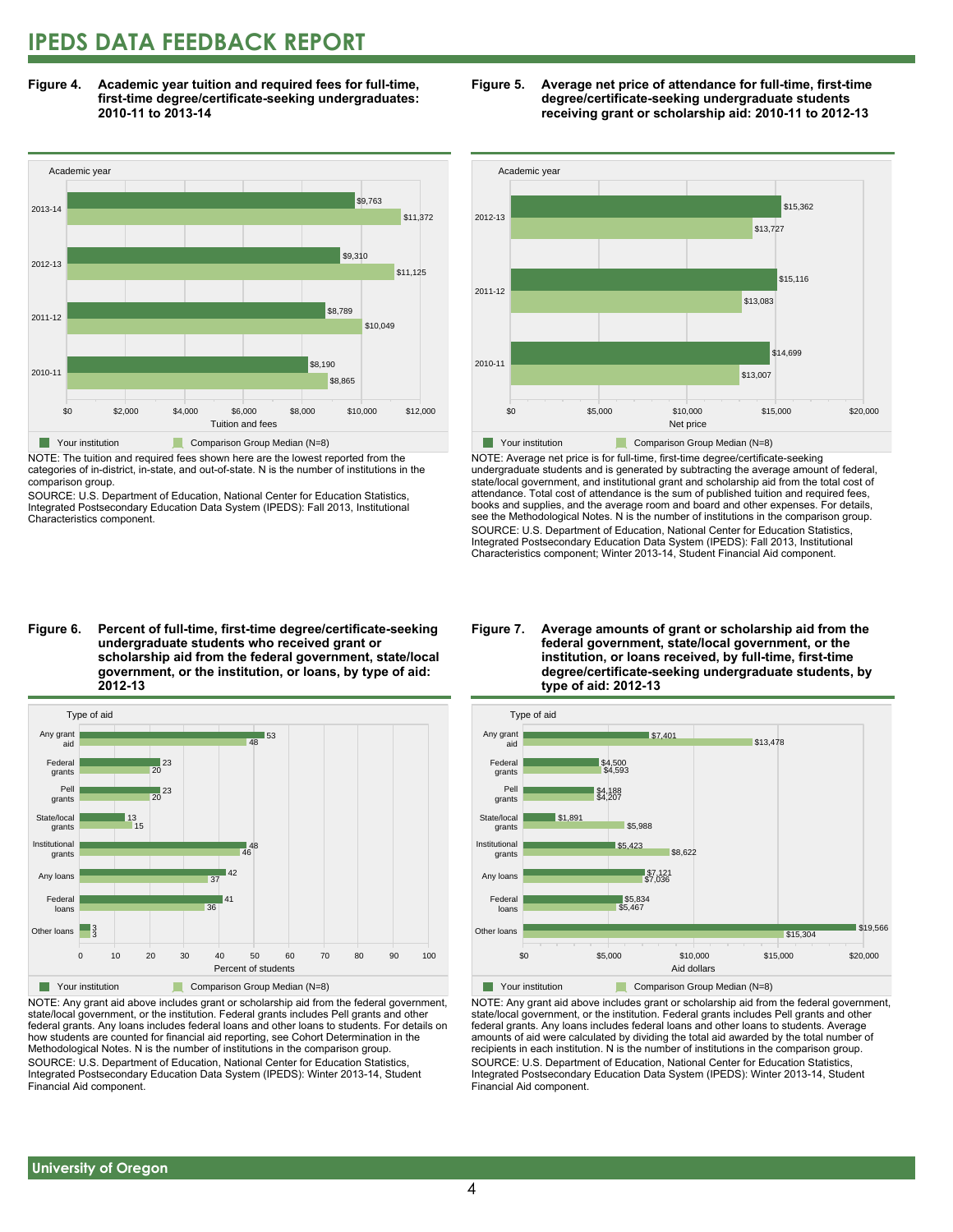# **IPEDS DATA FEEDBACK REPORT**

**Figure 8. Percent of all undergraduates receiving aid by type of aid: 2012-13**

**Figure 9. Average amount of aid received by all undergraduates, by type of aid: 2012-13**



NOTE: Any grant aid above includes grant or scholarship aid from the federal government, state/local government, the institution, or other sources. Federal loans includes only federal loans to students. N is the number of institutions in the comparison group. SOURCE: U.S. Department of Education, National Center for Education Statistics, Integrated Postsecondary Education Data System (IPEDS): Winter 2013-14, Student Financial Aid component.



NOTE: Any grant aid above includes grant or scholarship aid from the federal government, state/local government, the institution, or other sources. Federal loans includes federal loans to students. Average amounts of aid were calculated by dividing the total aid awarded by the total number of recipients in each institution. N is the number of institutions in the comparison group.

SOURCE: U.S. Department of Education, National Center for Education Statistics, Integrated Postsecondary Education Data System (IPEDS): Winter 2013-14, Student Financial Aid component.

#### **Figure 10. Graduation rate and transfer-out rate (2007 cohort); graduation rate cohort as a percent of total entering students and retention rates of first-time students (Fall 2013)**



NOTE: Graduation rate cohort includes all full-time, first-time degree/certificate-seeking undergraduate students. Entering class includes all students coming to the institution for the first time. Only institutions with a mission to prepare students to transfer are required to report transfers out. Graduation and transfer-out rates are the Student Right-to-Know rates. Retention rates are measured from the fall of first enrollment to the following fall. 4 yr institutions report retention rates for students seeking a bachelor's degree. Median values for the comparison group will not add to 100%. N is the number of institutions in the comparison group.

SOURCE: U.S. Department of Education, National Center for Education Statistics, Integrated Postsecondary Education Data System (IPEDS): Winter 2013-14, Graduation Rates component and Spring 2014, Fall Enrollment component.

#### **Figure 11. Bachelor's degree graduation rates of full-time, first-time degree/certificate-seeking undergraduates within 4 years, 6 years, and 8 years: 2005 cohort**



NOTE: The 6-year graduation rate is the Student Right-to-Know (SRK) rate; the 4- and 8 year rates are calculated using the same methodology. For details, see the Methodological Notes. N is the number of institutions in the comparison group. SOURCE: U.S. Department of Education, National Center for Education Statistics, Integrated Postsecondary Education Data System (IPEDS): Winter 2013-14, 200% Graduation Rates component.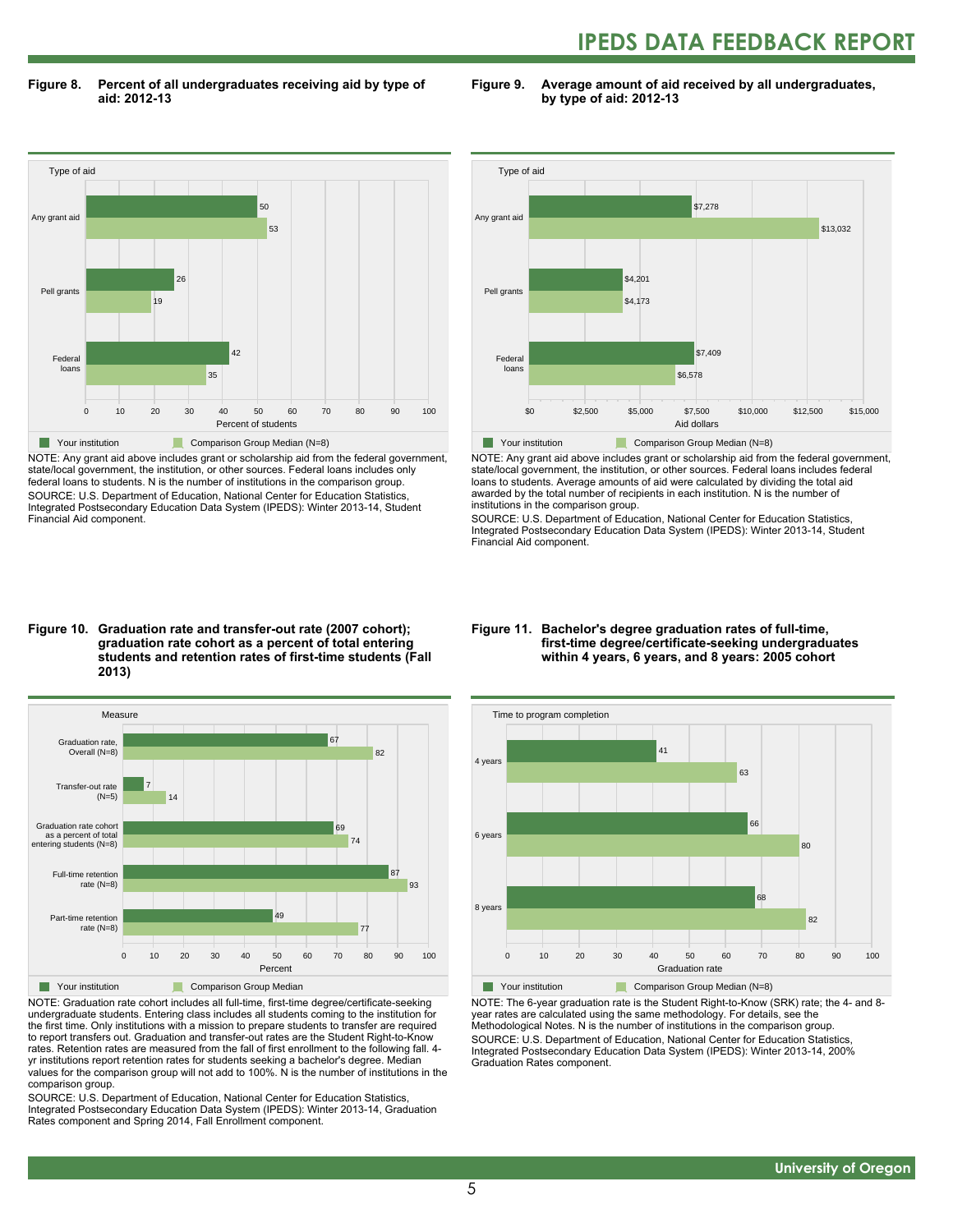# **IPEDS DATA FEEDBACK REPORT**

**Figure 12. Full-time equivalent staff, by occupational category: Fall 2013**



NOTE: Graduate assistants are not included. For calculation details, see the Methodological Notes. N is the number of institutions in the comparison group. SOURCE: U.S. Department of Education, National Center for Education Statistics, Integrated Postsecondary Education Data System (IPEDS): Spring 2014, Human Resources component.

#### **Figure 13. Average salaries of full-time instructional non-medical staff equated to 9-month contracts, by academic rank: Academic year 2013-14**



NOTE: Average salaries of full-time instructional non-medical staff equated to 9-month contracts was calculated by multiplying the average monthly salary by 9. The average monthly salary was calculated by dividing the total salary outlays by the total number of months covered by staff on 9, 10, 11 and 12-month contracts.

SOURCE: U.S. Department of Education, National Center for Education Statistics, Integrated Postsecondary Education Data System (IPEDS): Spring 2014, Human Resources component.

#### **Figure 14. Percent distribution of core revenues, by source: Fiscal year 2013**



NOTE: The comparison group median is based on those members of the comparison group that report finance data using the same accounting standards as the comparison institution. For a detailed definition of core revenues, see the Methodological Notes. N is the number of institutions in the comparison group.

SOURCE: U.S. Department of Education, National Center for Education Statistics, Integrated Postsecondary Education Data System (IPEDS): Spring 2014, Finance component.

#### **Figure 15. Core expenses per FTE enrollment, by function: Fiscal year 2013**



NOTE: Expenses per full-time equivalent (FTE) enrollment, particularly instruction, may be inflated because finance data includes all core expenses while FTE reflects credit activity only. For details on calculating FTE enrollment and a detailed definition of core expenses, see the Methodological Notes. N is the number of institutions in the comparison group. SOURCE: U.S. Department of Education, National Center for Education Statistics, Integrated Postsecondary Education Data System (IPEDS): Fall 2013, 12-month Enrollment component and Spring 2014, Finance component.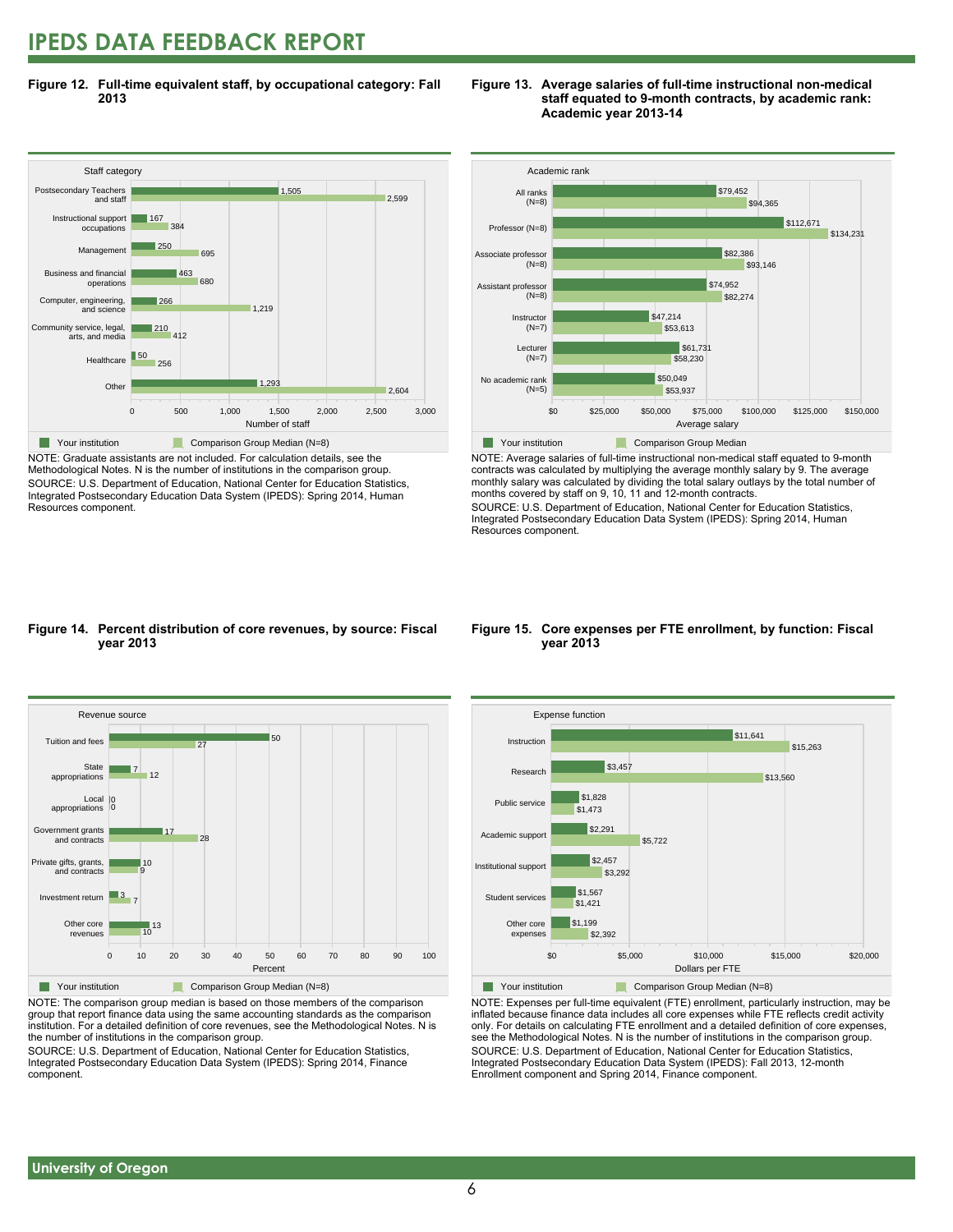# **METHODOLOGICAL NOTES**

#### **Overview**

This report is based on data supplied by institutions to IPEDS during the 2013-14 data collection year. Response rates exceeded 99% for most surveys. Detailed response tables are included in IPEDS First Look reports, which can be found at [http://nces.ed.gov/pubsearch/getpubcats.asp?sid=010.](http://nces.ed.gov/pubsearch/getpubcats.asp?sid=010)

#### **Use of Median Values for Comparison Group**

The value for the comparison institution is compared to the median value for the comparison group for each statistic included in the figure. If more than one statistic is presented in a figure, the median values are determined separately for each indicator or statistic. Medians are not reported for comparison groups with fewer than three values. Where percentage distributions are presented, median values may not add to 100%. The IPEDS Data Center provides access to all of the data used to create the figures included in this report.

#### **Missing Statistics**

If a statistic is not reported for your institution, the omission indicates that the statistic is not relevant to your institution and the data were not collected. Not all notes may be applicable to your report.

#### **Use of Imputed Data**

All IPEDS data are subject to imputation for total (institutional) and partial (item) nonresponse. If necessary, imputed values were used to prepare your report.

#### **Data Confidentiality**

IPEDS data are not collected under a pledge of confidentiality.

#### **Disaggregation of Data by Race/Ethnicity**

When applicable, some statistics are disaggregated by race/ethnicity. Data disaggregated by race/ethnicity have been reported using the 1997 Office of Management and Budget categories. Detailed information about the race/ethnicity categories can be found at <http://nces.ed.gov/ipeds/reic/resource.asp>.

#### **Cohort Determination for Reporting Student Financial Aid and Graduation Rates**

Student cohorts for reporting Student Financial Aid and Graduation Rates data are based on the reporting type of the institution. For institutions that report based on an academic year (those operating on standard academic terms), student counts and cohorts are based on fall term data. Student counts and cohorts for program reporters (those that do not operate on standard academic terms) are based on unduplicated counts of students enrolled during a full 12-month period.

#### **Description of Statistics Used in the Figures**

#### *Admissions and Test Score Data*

Admissions and test score data are presented only for institutions that do not have an open admission policy, and apply to first-time, degree/certificate-seeking undergraduate students only. Applicants include only those students who fulfilled all requirements for consideration for admission and who were notified of one of the following actions: admission, non-admission, placement on a wait list, or application withdrawn (by applicant or institution). Admitted applicants (admissions) include wait-listed students who were subsequently offered admission. Early decision, early action, and students who began studies during the summer prior to the fall reporting period are included. Institutions report test scores only if they are required for admission.

#### *Average Institutional Net Price*

Average net price is calculated for full-time, first-time degree/certificateseeking undergraduates who were awarded grant or scholarship aid from the federal government, state/local government, or the institution anytime during the full aid year. For public institutions, this includes only students who paid the in-state or in-district tuition rate. Other sources of grant aid are excluded. Average net price is generated by subtracting the average amount of federal, state/local government, and institutional grant and scholarship aid from the total cost of attendance. Total cost of attendance is the sum of published tuition and required fees, books and supplies, and the average room and board and other expenses.

For the purpose of the IPEDS reporting, aid received refers to financial aid that was awarded to, and accepted by, a student. This amount may differ from the aid amount that is disbursed to a student.

#### *Core Revenues*

Core revenues for public institutions reporting under GASB standards include tuition and fees; state and local appropriations; government grants and contracts; private gifts, grants, and contracts; sales and services of educational activities; investment income; other operating and nonoperating sources; and other revenues and additions (federal and capital appropriations and grants and additions to permanent endowments). Core revenues for private, not-for-profit institutions (and a small number of public institutions) reporting under FASB standards include tuition and fees; government appropriations (federal, state, and local); government grants and contracts; private gifts, grants, and contracts (including contributions from affiliated entities); investment return; sales and services of educational activities; and other sources. Core revenues for private, forprofit institutions reporting under FASB standards include tuition and fees; government appropriations, grants, and contracts (federal, state, and local); private grants and contracts; investment income; sales and services of educational activities; and other sources. At degree-granting institutions, core revenues exclude revenues from auxiliary enterprises (e.g., bookstores, dormitories), hospitals, and independent operations. Nondegree-granting institutions do no report revenue from auxiliary enterprises in a separate category. These amounts may be included in the core revenues from other sources.

#### *Core Expenses*

Core expenses include expenses for instruction, research, public service, academic support, institutional support, student services, scholarships and fellowships (net of discounts and allowances), and other expenses. Expenses for operation and maintenance of plant, depreciation, and interest are allocated to each of the other functions. Core expenses at degree-granting institutions exclude expenses for auxiliary enterprises (e.g., bookstores, dormitories), hospitals, and independent operations. Nondegree-granting institutions do not report expenses for auxiliary enterprises in a separate category. These amounts may be included in the core expenses as other expenses.